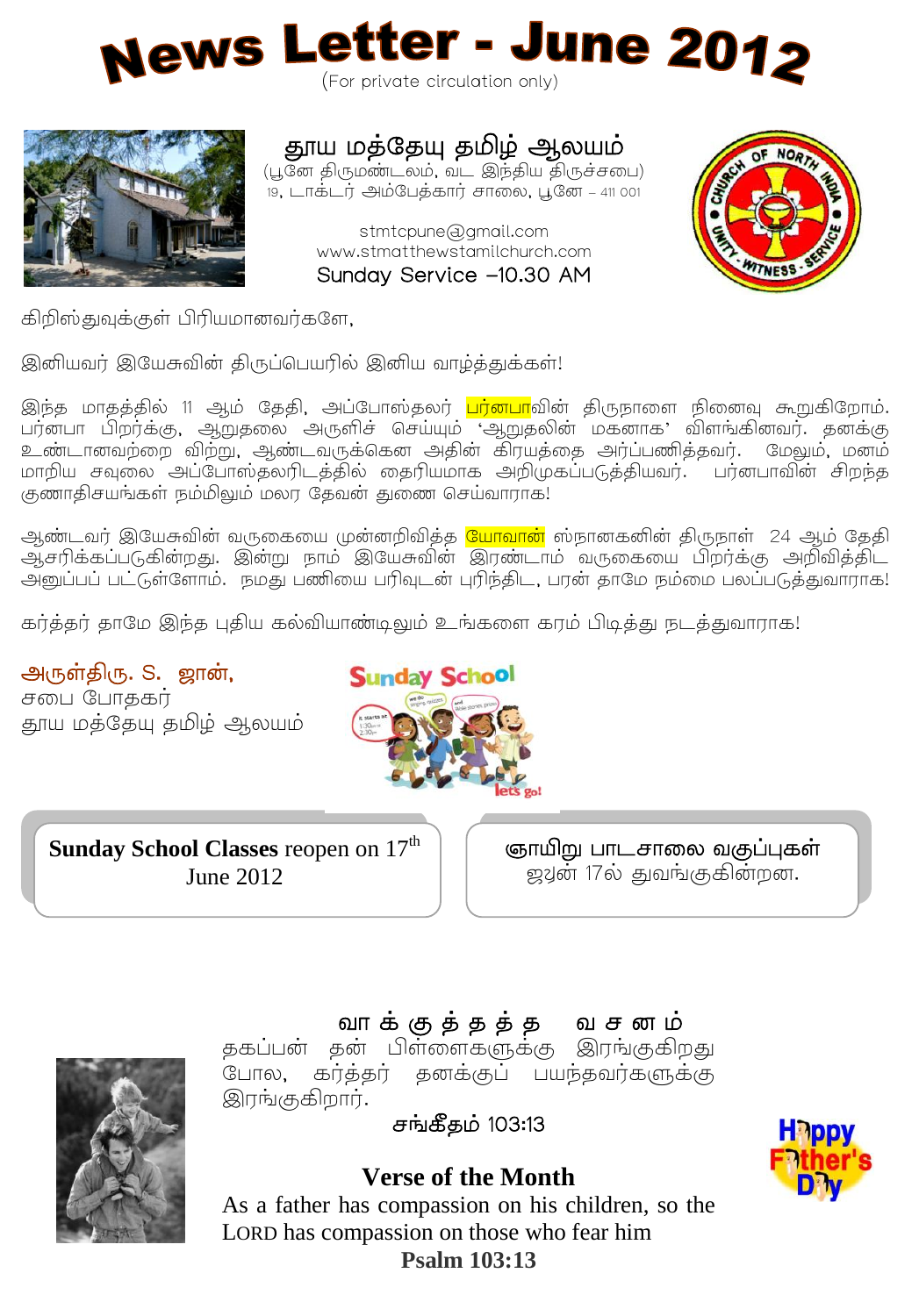## **Sermon Topics -**

**03rd June 2012** Trinity Sunday **10th June 2012**  2 Sunday after Pentecost **17th June 2012** 3 Sunday after Pentecost **24th June 2012** 4 Sunday after Pentecost

## **Birthday Wishes! -** பிறந்த நாள் வாழ்த்துக்கள்!

2<sup>nd</sup> Mrs. Angeline Sylvia Charles 2<sup>nd</sup> Mrs. Rajina David Aruldas 2<sup>nd</sup> Mrs. Sujatha Stephen 2<sup>nd</sup> Miss. Vijaya 5<sup>th</sup> Miss. Lisbat Joseph 6 th Miss. L. Sara Rao 7<sup>th</sup> Mr. Isaiah Tennety 7<sup>th</sup> Mr. Arun Udayan 9<sup>th</sup> Mr. J. Aaron Prasath 10<sup>th</sup> Mr. David Aruldas 11<sup>th</sup> Miss Sharon Christa 11th Mr. Sushil

**God the Holy Trinity.** Psalm 46; Isaiah 6.1-8; Ephesians 3.14-21 **The unique authority of Christ our Lord.** Psalm 89.5-18; Deut. 5.22-28; 1 Cor.4.14-21. **The Church shares in Christ's authority to heal sickness and sin.** Psalm 6; Zephaniah 3.14-19; James 5.13-20 **The Spiritual freedom which we have in Christ.** Psalm 15; Deut 5.12-15; 2 Cor. 3.7-18

### 12th Miss. S. Angeline Sharon 12<sup>th</sup> Mr. J. Christopher Sathiyaseelan  $13^{th}$  Mr. Silvister Y. 14<sup>th</sup> Miss Elizabeth Barnabas Yesudass 16<sup>th</sup> Mr. Rajiv N. Mudliar 16<sup>th</sup> Mrs. S. Jency Grace 18th Mr. Gokul  $20<sup>th</sup>$  Mr. Prince Thiagarajan 21<sup>st</sup> Mr. Balakrishnan 22<sup>nd</sup> Miss. Esther Barnabas Yesudass 23rd Mrs. Jenifer Salomi Dhanaseelan 23rd Mast. Steve Dhanaseelan

24th Baby Praiselin Jeyakumar 25th Mr. Baskaran Chandrasekaran 25<sup>th</sup> Mrs. Prathiba Arun Immanuel 26<sup>th</sup> Mast Sam Solomon 29<sup>th</sup> Mr. Minojan Daniel 30th Mrs. Getsie Premalatha Pillai  $30<sup>th</sup>$  Mr. Baskar



### $\bm{\Theta}$  Wedding Anniversary Wishes! - திருமண நாள் வாழ்த்துக்கள்

- 2<sup>nd</sup> Mrs. & Mr. James Peter 7<sup>th</sup> Mrs. & Mr. Jayapaul David 13th Mrs. & Mr. Premkumar Samuelraj 14th Mrs. & Mr. Jaganathan A. Pillai 16th Mrs. & Mr. Shelton Thangiah
- 17<sup>th</sup> Mrs. & Mr. Jayakumar Paul 22<sup>nd</sup> Mrs. & Mr. Prince David  $25<sup>th</sup>$  Mrs. & Mr. Chandran S. 25th Mrs. & Mr. Philip Wilson John



### **Important days of this month -**

| 3rd Martyrs of Uganda Day                                | 20 <sup>th</sup> World Refugee Day                 |
|----------------------------------------------------------|----------------------------------------------------|
| 3 <sup>rd</sup> Cancer Survivors Day                     | 21 <sup>st</sup> World Music Day                   |
| 5 <sup>th</sup> World Environment Day                    | 23 <sup>rd</sup> United Nations Public Service Day |
| 9 <sup>th</sup> Day of William Carey                     | $24th$ Day of John the Baptist                     |
| 11 <sup>th</sup> Day of Barnabas, Apostle                | $26th$ International day against Drug              |
| 12 <sup>th</sup> Anti Child Labor Day                    | abuse and Illict Trafficking                       |
| 14 <sup>th</sup> World Blood Donor Day                   | $26th$ International Day in Support of             |
| 17 <sup>th</sup> World Day to combat Desertification and | Victims of Torture                                 |
| Drought                                                  | $29th$ Day of Peter, Apostle & Martyr              |
| $17th$ Father's Day                                      | 30 <sup>th</sup> Day of Paul, Apostle & Martyr     |
|                                                          |                                                    |

### **Mission Field Reports -**

- **(1) FMPB:** Praising Points: Gospel reached 3 new villages. Lord saved Dhulu Bai from a poisonous snake bite. Pray For: Bheema Bai's joint pain; Siti Ben's stomach issues; child blessing for Manoj and Meena; Krishna Bai, Deepak and Manji Bai all to be saved.
- **(2) VISHWAVANI:** Pray for Bro. Data Aadhav's salvation; Sis.Sarika Kedke to grow spiritually in God's faith; Bro. Rajkiran Aadhav & Bro. Avinash Kamble to get good health. Praise for: Mrs. Shobha Baban Kedke Confessed Her Sins to Almighty Lord Jesus Christ. Bro. Kailash Is Free From His Addiction Towards Alcohol; Bro. Kadke & Bro. Sagar Received good health through Prayer.
- **(3) GEMS:** Praising Points: Tract distribution in Shittur and Surrounding villages; More youths to come in Lord's presence. Suresh, Mangesh, Shrikant, Gireesh to grow in faith and spiritual life. People who are ready to take baptism. Pray for: Land for church in Sarud; Tolabai's Kidney stone problem to get cured. To start Sunday school.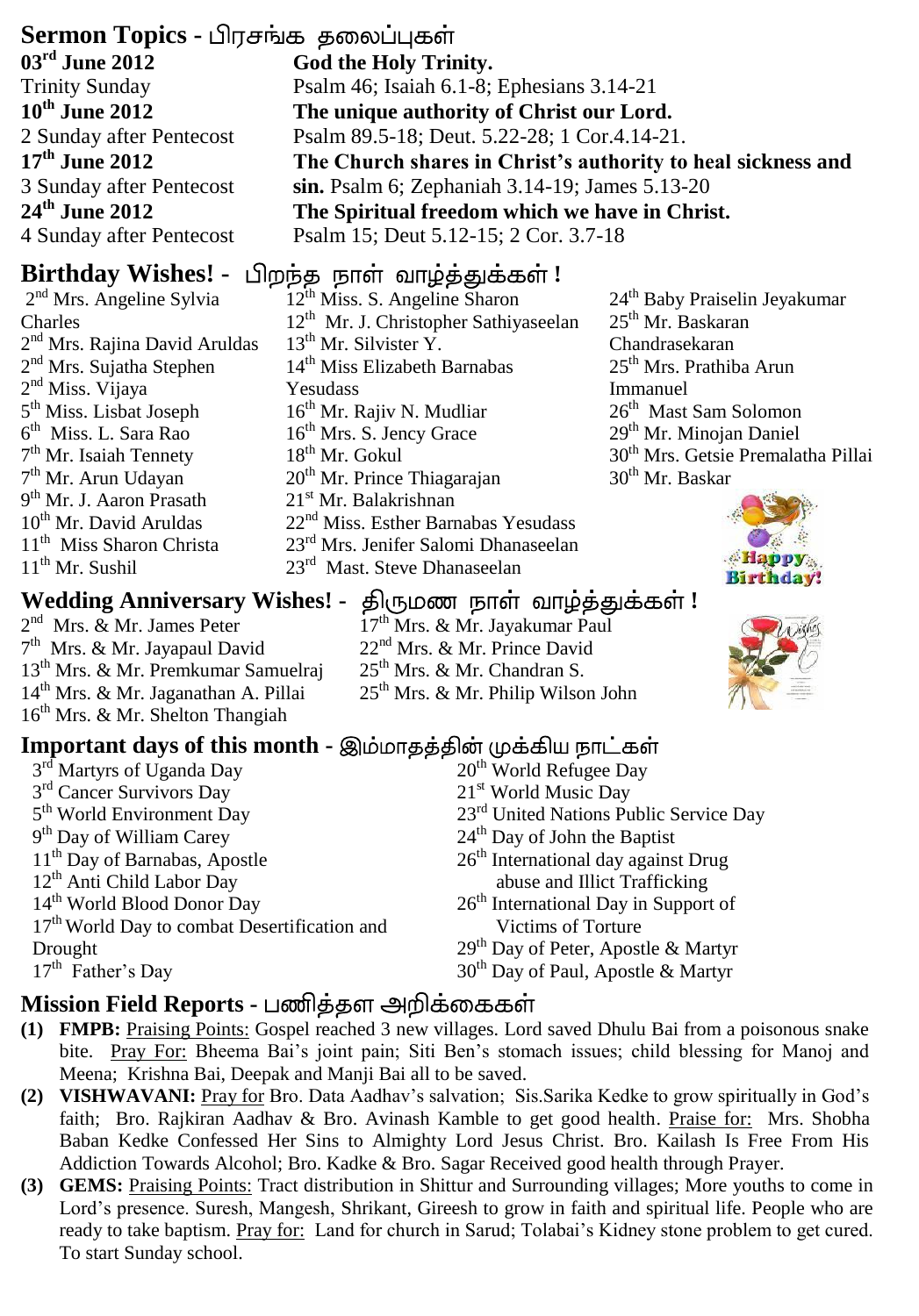**(4) MVM:** Praising Points: Believers in Varogaon meet for prayer daily and for Bible Study every Sunday. They are growing in their faith. Pray for: Salvation of Ganpat Waghmare, Chinoba Dalvi; Mathrel Nimbre to be delivered from alcoholism; Saboo Raut's baptism.

### **Cottage Prayer Meetings - Every Saturday 7PM to 8PM** All are requested to Participate in these meetings

To schedule the cottage prayer meeting at your house, kindly contact the Pastor.

இக்கூட்டங்களை உங்கள் வீட்டில் ஒழுங்கு செய்ய தயவு செய்து போதகரை அணுகவும்.

# **Bible Quiz -**

 /e-mail **17th June 2012** விடைகள் வசன ஆதாரத்துடன் இருக்க வேண்டும். முழு வசனத்தையும் எழுதாமல் பதிலை மட்டும் எழுதவும். ஒரு கேள்விக்கு ஒரு பதில் மட்டும் எழுத வேண்டும்.

**To answer in English – Please refer New International Version Bible** .

(1).In What land did Job live? (2) How many children did job lose in a storm? (3) Give the verse in which we read "Indeed, God does not listen to their empty plea"? (4) Who told Job in his troubles to "curse God and die"? (5) Who sympathized and attempted to comfort Job in his distress? (6).What was Job's friend from the land of Naamah? (7) Job's friends kept vigil with him in silence for how long? (8) After 7 days and 7 nights, Job opened his mouth and did what? (9) How many sons and daughters were born to Job after his suffering? (10) How much longer did Job live after his sufferings? (1) யோபு எந்த தேசத்தில் இருந்தான்? (2) வீடு இடிந்து விழுந்ததில் யோபு எத்தனை பிள்ளைகளை இழந்தான்? (3) "தேவன் வீண்வார்த்தைக்குச் செவிகொடார்" – எந்த வசனத்தில் உள்ளது? (4) தேவனை தூ**ங்<sup>டு</sup>த்**து ஜீவனை விடும் என்று சொன்னது யார்? (5).யோபுவிற்காக<br>பரிதபவிக்கவும் அறுதல் சொல்லவும் யோசனை பண்ணியது யார்? (6).யோபுவின் பரிதபவிக்கவும் ஆறுதல் சொல்லவும் யோசனை பண்ணியது யார்? (6) யோபுவின்<br>நாகமாத்தியனான சிநேகிதன் யார்? (7) யோபின் நண்பர்கள் ஒரு வார்த்தையும் பேசாமல் நாகமாக்கியனான எவ்வளவு நாள் அவனோடு கூடத்தரையில் உட்கார்ந்திருந்தார்கள்? (8) ஏழு நாளுக்குப் பின் தன் வாயைத் திறந்து யோபு செய்தது என்ன? (9) சகல தீங்குகளிலுமிருந்து விடுதலை பெற்ற பின் யோபு எத்தனை குமாரர் குமாரத்திகளைப் பெற்றான்? (10) சகல தீங்குகளிலுமிருந்து விடுதலை பெற்ற பின் யோபு எவ்வளவு நாள் உயிரோடிருந்தான்?

# **Book of JOB –**

The book of Job is the story of a good man who suffers total disaster – he loses all his children and property and is afflicted with a repulsive disease. Then in three series of poetic dialogues the author shows how Job's friends and Job himself react to these calamities. In the end, God himself, whose dealings with mankind have been a prominent part of the discussion, appears to Job. The friends of Job explain his suffering in traditional religious terms. Since God, so they assume, always rewards good and punishes evil, the sufferings of Job can only mean that he has sinned. But for Job this is too simple; he does not deserve such cruel punishment, because he has been an unusually good and righteous man. He cannot understand how God can let so much evil happen to one like himself, and he boldly challenges God. Job does not lose his faith, but he does long to be justified before God and to regain his honour as a good man. God does not give an answer to Job's questions, but he does respond to Job's faith by overwhelming him with a poetic picture of his divine power and wisdom. Job then humbly acknowledges God as wise and great and repents of the wild and angry words he had used. God reprimands Job's friends for failing to understand the meaning of Job's suffering. Only Job had really sensed that God is greater than traditional religion had depicted him.

யோபுவின் புத்தகமானது யோபு என்ற நீதிமான் கடந்து செல்லும் சோதனையின் பாதையையும் மற்றும் அவனது அசைக்க முடியா விசுவாசத்தைப் பற்றியும் விவரிக்கிறது. யோபு மற்றும் அவனது நண்பர்கள் இத்துன்பங்களை எவ்வாறு அணுகுகிறார்கள் என்பதைப்பற்றியும், யோபு தான் நீதிமான் என்கிறபடியினால் இத்துன்பங்களுக்கு தான் பாத்திரனல்ல என்கிற நினைப்பில் தேவனிடம் வாதிடுவதைப்பற்றியும் விவரிக்கிறது. முடிவில் தேவன் யோபுவுக்கு தரிசனமாகி அவனது நண்பர்களின் பக்குவமற்ற மற்றும் ஞானமற்ற அணுகுமுறையை கடிந்து கொண்டு, தன் தெய்வீக வல்லமையும் ஞானக்கையும் யோபு உணரும் படி செய்வகோடு அவன் இழந்த எல்லா ஆசீர்வாதங்களையும் அவன் மீண்டும் திரும்ப பெறச்செய்கிறார்..